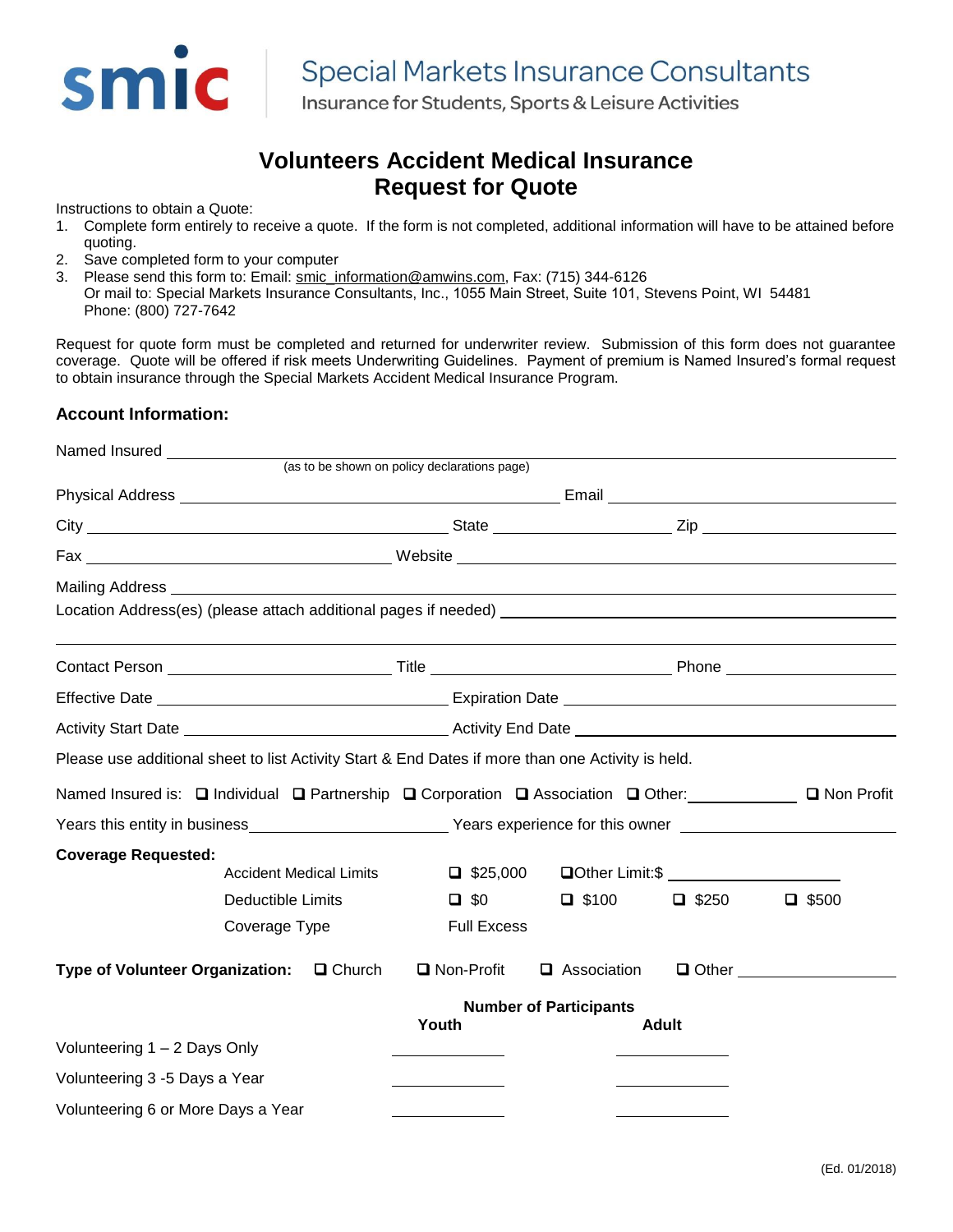**Non-Physical Activities:** 

### **Underwriting Information:**

Have you had Accident Medical Coverage in the past 3 years?  $\Box$  Yes  $\Box$  Yes  $\Box$  No

- a. If yes, please provide a copy of your current policy's schedule page.
- b. If yes, please provide 3 years loss experience.

#### Applicant's Statement and Declarations

The applicant declares to the best of his / her knowledge the information contained in this request for quote form and all supplements attached to be true and that no material facts have been suppressed or misstated. The applicant further understands that any false or fraudulent statements or misrepresentations could result in termination or voidance of any insurance contract issued from the information stated herein.

**Printed Name** Title

**All above information requested is required for policy issuance. The licensed agent is required to complete the section below. Policies can not be issued without all the required information being completed**.

| <b>Local/Regional Licensed Agency</b> |                                                                                                                                                                                                                               |  |  |  |  |
|---------------------------------------|-------------------------------------------------------------------------------------------------------------------------------------------------------------------------------------------------------------------------------|--|--|--|--|
|                                       | License Number: ______________________________                                                                                                                                                                                |  |  |  |  |
|                                       |                                                                                                                                                                                                                               |  |  |  |  |
|                                       |                                                                                                                                                                                                                               |  |  |  |  |
|                                       |                                                                                                                                                                                                                               |  |  |  |  |
| (Licensed Agent)                      | Proposal Number: The Contract of the Contract of the Contract of the Contract of the Contract of the Contract of the Contract of the Contract of the Contract of the Contract of the Contract of the Contract of the Contract |  |  |  |  |

(Ed. 01/2018)

# Authorized Signature **Mathorized Signature Date Date Date Date Date Date Date Date Date Date Date Date Date Date Date Date Date Date Date Date Date Date Date Date Date Da**